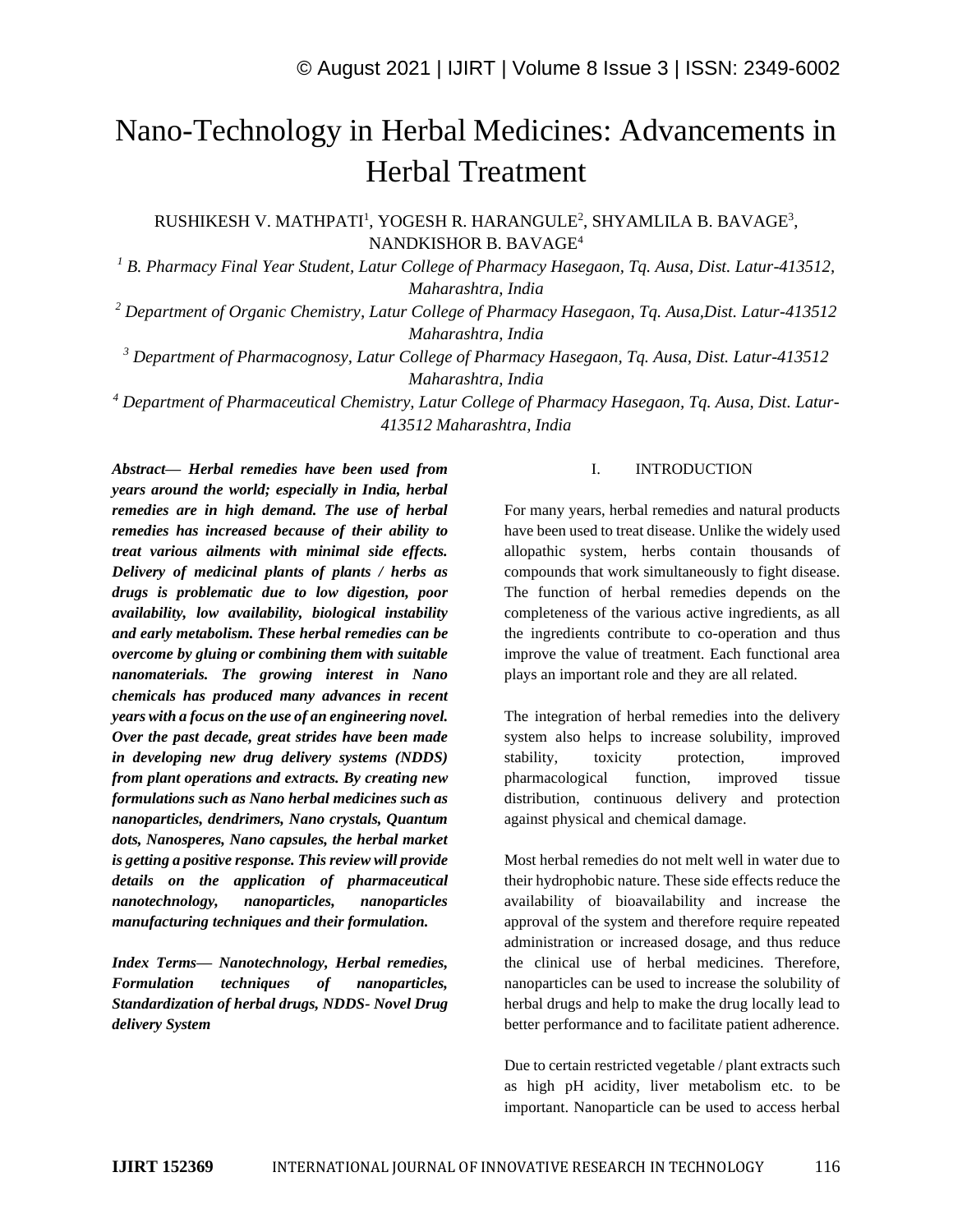medicine in each organ that improves selection, drug delivery, efficiency and safety and thus reduces dosage and increases patient adherence. The need for a proper Nano particulate system is that it must be able to circulate in the bloodstream and must be small enough to reach the target cells and tissues. Herbal remedies can be applied to various organs such as the brain, lungs, liver, kidneys, intestinal tract, etc.

The global market for a product using nanotechnology is estimated to reach US \$ 1trillion by 2015. In 2006 the Indian and Australian governments offered to launch the Australia-India Science Research Funding Program. The global market value of Nanomedicine was \$ 63.8 billion and \$ 72.8 billion in 2010-2011 respectively. The market is projected to grow to \$ 130.9 billion in the 2016 financial year.

Herbal remedies testing is a basic requirement of the industry and another organization dealing with ayurvedic and pharmaceutical products. Legislation is an important step in establishing a consistent biological work, a consistent chemical profile, or simply a quality assurance program for the manufacture and manufacture of pharmaceutical drugs.

## II. NANOTECHNOLOGY FOR HERBAL DRUGS

Before reaching the bloodstream, many herbal supplements will be exposed to the acidic pH of the stomach and some nutrients are linked to the liver. It appears; a large amount of herbal medicines may not reach the bloodstream. If the drug does not reach the right value in the infected region at a "low active level," then there will be no means of indicating the effect of the drug treatment. Nano-based herbalists will carry the right amount of medicine into their workplace by overcoming all obstacles such as pH of the stomach, body weight and increased long-term distribution of the drug into the bloodstream due to its small size.

Herbal remedies were selected for delivery through a Nano delivery system because of the following properties:

1. Patient non-compliance due to large doses and less effectiveness with the available formulations.

- 2. Effective chloroform, petrol, acetone, and methanolic extracts are available which may not be suitable for delivery as such.
- 3. At present the commercial product does not have specific information on various chronic diseases.
- 4. Some of the negative effects are associated with the construction currently on sale.
- 5. These are the bulk drugs so dose reduction is intended.
- Advantages of herbal nanoparticle delivery system
- 1. Show Nano particulate system delivers the herbal formulation directly to the site of actions EPR (enhanced permeation and retention) effect i.e. Improved fullness through obstruction due to small size and retention due to malignant lymphatic drainage such as a tumor.
- 2. The Nano Particle System transmits the formation of solutions directly to the operating site.
- 3. Reduce the dose of drug formulation.
- 4. Improved pharmacokinetic effect.
- 5. Decrease in the side effects.
- 6. Increased stability via encapsulation.
- 7. Increased efficacy and therapeutic index.
- 8. Indicates undocumented identification at the site of the disease without the inclusion of any ligand moiety.
- Types of Nano pharmaceuticals Polymeric nanoparticles. Solid lipid nanoparticles. Magnetic nanoparticles. Metal and inorganic nanoparticles. Polymeric micelles. Phospholipids micelles. Colloidal Nano-liposomes. Dendrimers. Nano crystals. Quantum dots. Nanospere. Nano capsule.
- Techniques which are used for the preparation of Nano pharmaceuticals:
- 1. Complex coacervation method:

This is the process of separating the spontaneous phase of two liquids into colloidal systems, which arises as a result of the interaction of two highly resistant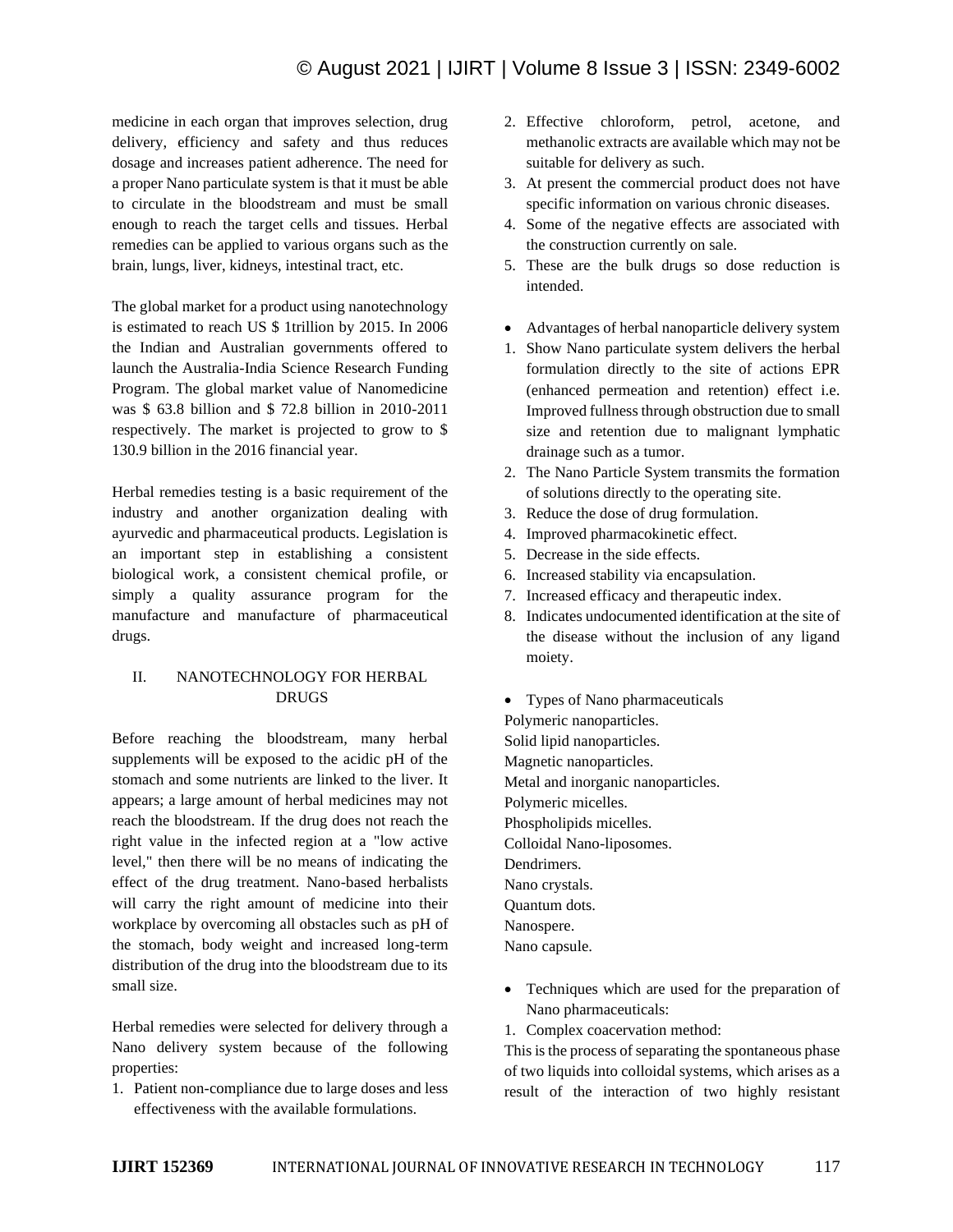polyelectrolytes when mixed into a strong solution. Includes three steps-

- 1. The formation of three invisible chemical classes.
- 2. Applying a liquid polymer fluid to an important object.
- 3. Making firmness difficult.
- 2. Co-precipitation method:

This method is a modification of the sophisticated method of storage of Nano scale core-shell particles. This method has been reported to provide good resistance to dispersion of drugs that do not dissolve in water

3. Salting-out method:

This method is based on the dissolution of nonelectrolyte in water decreases over the addition of electrolyte. Acetone is preferred as a miscible solvent because of its soluble properties which are known to separate from aqueous solution by adding salt in the form of electrolytes. The spread of acetone from drops is a step in the right direction. This diffusion, which occurs in water mixing, can produce intermediate confusion leading to the formation of polymers in the form of nanoparticles.

4. Nanoprecipitation method or solvent displacement method:

As decaying nanoparticles meet the growing interest in drug delivery applications, a series of investigations are underway to understand how synthetic nanoparticles are synthesized using a delivery method only. This method is based on the placement of an internal polymer after solar solvent miscible transfer by water from a lipophilic solution, resulting in a decrease in tension between the two layers, which increases surface area and the formation of small droplets of living liquid without mechanical movement.

5. Solvent emulsification–diffusion method:

This method involves the preparation of o / w emulsion using a polymer-based oil phase such as PLGA and an organic solvent oil produced by a liquid phase containing a stabilizer in a large shear mixture followed by the addition of water resulting in the dispersing of the organic solvent, which led to the formation of nanoparticles.

#### 6. Supercritical fluid methods:

Supercritical fluid (SCFs) can be liquid or gas and is used in addition to its critical point of temperature and pressure. SCFs are the most widely used carbon dioxide. Particles with a smooth surface, small particle size and free distribution and flow can be obtained with certain SCF techniques. Rapid Expansion of Supercritical Solutions (RESS), Supercritical Anti Solvent (SAS) and Particles from Gas Saturated Solutions (PGSS) are three groups of processes leading to fine flour production and monodisperse.

7. High-pressure homogenization method:

In this method, the lipid is compressed at high pressure (bar 100 to 2000) at very high shear pressures, resulting in low particle interference to micrometer or nanometer diameters. The high-pressure homogenization method is the most reliable and powerful method for the production of large scale Nano formulations for lipid carriers, lipid drug conjugate, SLNs, and emulsion emulsions.

8. Self-assembly methods:

Blending is a visual process in which pre-existing components, atoms, or molecules organize themselves into nanoscale controlled structures by physical or chemical reactions without any contribution from any external source.

9. Emulsion-Solvent Evaporation Method:

Emulsification-solvent explosion involves two steps. The first step requires the removal of the polymer solution from the wet phase. During the second step the polymer solvent evaporates, reducing polymer precipitation like Nano spheres. Nano particles are collected by ultracentrifugation and washed with refined water to remove the residues of any free and lyophilized drug reserves. Modification of this method is known as high pressure emulsification and solvent evaporation method. This method involves emulsion preparation and then under homogenization under high pressure followed by complete stirring to remove organic solvent. Size can be controlled by adjusting the dynamic scale, type and amount of dispersing agent, viscosity of organic components and water and temperature. However this approach can be applied to liposoluble-containing drugs and the limitations imposed by the problem of escalation. Polymers used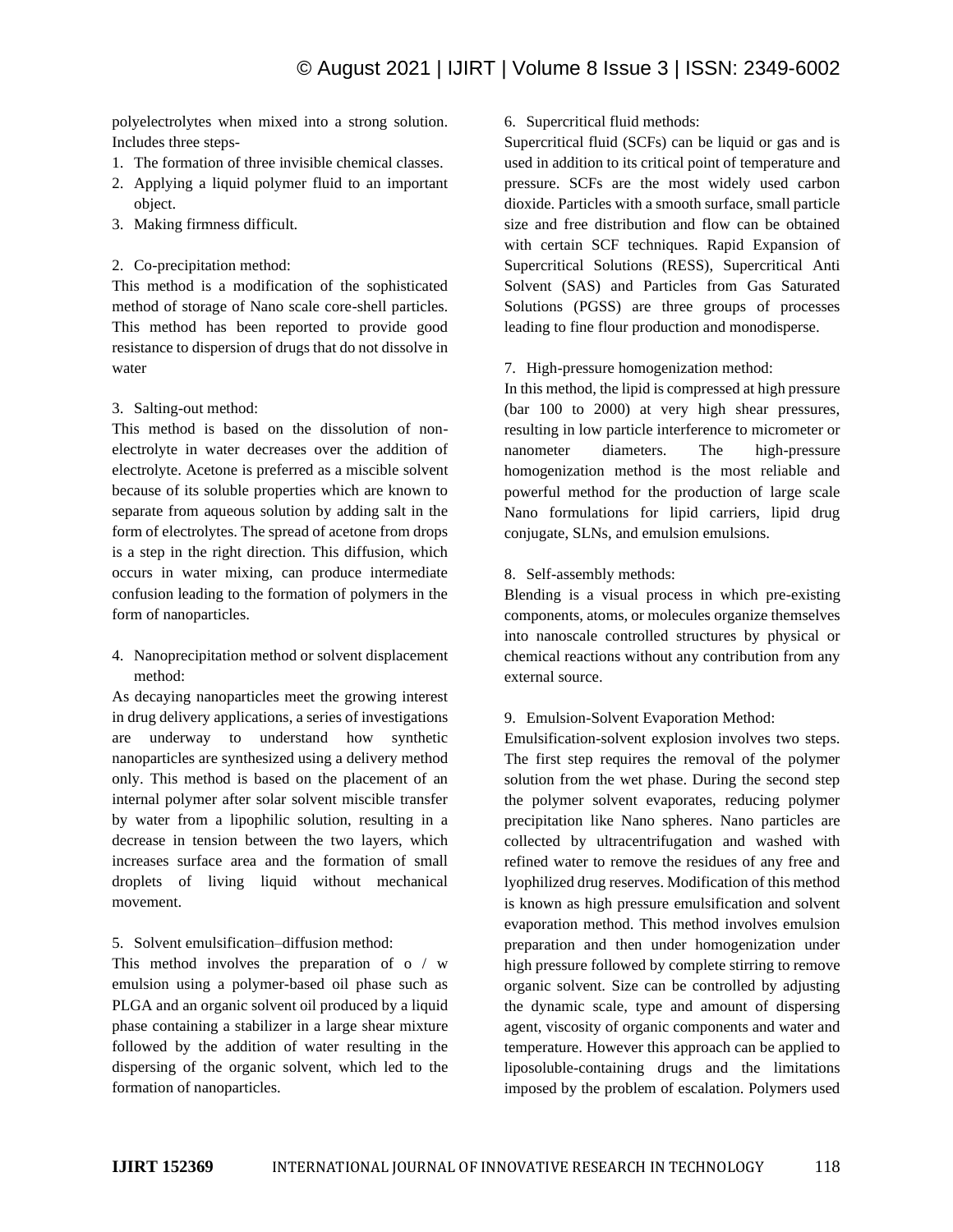in this method are PLA, PLGA, Poly (caprolactone)  $\setminus$ (PCL), Poly (β- hydroxybutyrate) (PHB).

10. Double Emulsion and Evaporation Method:

The emulsion process and evaporation are limited to the negative concentration of hydrophilic drugs .Therefore the hydrophilic solution is applied using a double emulsion process, which involves adding strong chemical solutions to the organic polymer solution under strong stimulation to form emulsions. This w / o emulsion is placed in a second aqueous phase with continuous stirring to form a w  $\prime$  o  $\prime$  w emulsion. The emulsion was then removed from solvent application by evaporation and Nano particles could be separated by centrifugation at high speed. Synthetic nanoparticles must be thoroughly cleaned before lyophilization (Vandervoort et al., 2002). In this way the amount of hydrophilic component to be applied, the concentration of the solvent used, the density of the polymer, the volume of the liquid phase are variables that affect the formation of Nano particles (Ubrich et al., 2004).

- Advanced techniques for identification and characterization of Nano herbal medicine:
- 1. High performance Liquid chromatography (HPLC):

HPLC Preparation and Analysis is widely used in the pharmaceutical and computer cleaning industry. Vasicine, the major bioactive alkaloid of Adhatoda vasica, is measured by HPLC in two polyherbal drug formulas - Shereeshadi Kashaya and Jastyadivati, and its content is found to be 18.1 mg / 100 g in Shereeshadi Kashaya and 0.7 mg / 100g in Yastyadivati. Triphala suspension (antioxidant-rich herbal formulation) a mixture of Emblica officinalis, Terminalia chebula and Terminalia belerica in equal proportions has been reported in the HPLC method using the RP18 column with a mobile acidic phase. Currently a very powerful process for the quality control of herbal remedies such as licorice.

2. High performance thin layer chromatography (HPTLC):

HPTLC is used for quality analysis and phytochemical measurements of pharmaceutical drugs and formulations. And with the help of HPTLC several samples can be analyzed simultaneously using a small number of cellular components. Gallic acid, rutin and quercetin are important components of the Terminalia chebula measured in the form of HPTLC. The HPTLC process was used for simultaneous determination of two existing Ashwagandha biomarkers such as Withaferin A and β sitosterol d-glucoside. Glycoside (Jamboline), Tannin, Ellagic Acid and Gallic Acid present in the tincture of Syzygium Jambolanum tincture have been extensively tested for stability, durability, accuracy and measurement by HPTLC. The HPTLC method provides accurate, fast and cheap

### 3. UPLC:

Ultra-performance liquid chromatography (UPLC) has been used to test for chemical reactions and chemical instability between traditional and granule decoctions.

measurement control for diosgenin analysis.

4. Liquid chromatography-Mass spectroscopy (LC-MS):

LC-MS has become an option in many stages of drug development.

LC-MS analysis of amino glycosides showed that these drugs are highly soluble in water, show low binding to plasma proteins, and are more than 90% excreted in the kidneys. In addition this method assists in the analysis of amino glycosides in plasma samples with ion chromatography. Pharmacokinetic studies of Chinese herbal remedies using LC-MS.

5. Gas chromatography - mass spectroscopy (GC-MS):

It is a system used to identify large amounts of matter in the ecological and biological systems. The identification and processing of chemical compounds present in the manufacture of polyherbal oil (Megni) containing nine ingredients, mainly Myristica perfumes, Eucalyptus globulus, Gaultheria procumbens and Mentha piperita analyzed the GC-MS method. 35 flexible chemicals are isolated and identified.

#### 6. Capillary Electrophoresis:

The CE method was developed to test a single herbal drug in terms of definition, sensitivity and accuracy. Several CE studies on herbal remedies have been reported and two types of therapeutic compounds namely alkaloids and flavonoids have been widely studied. Moreover, the analysis time of the CE method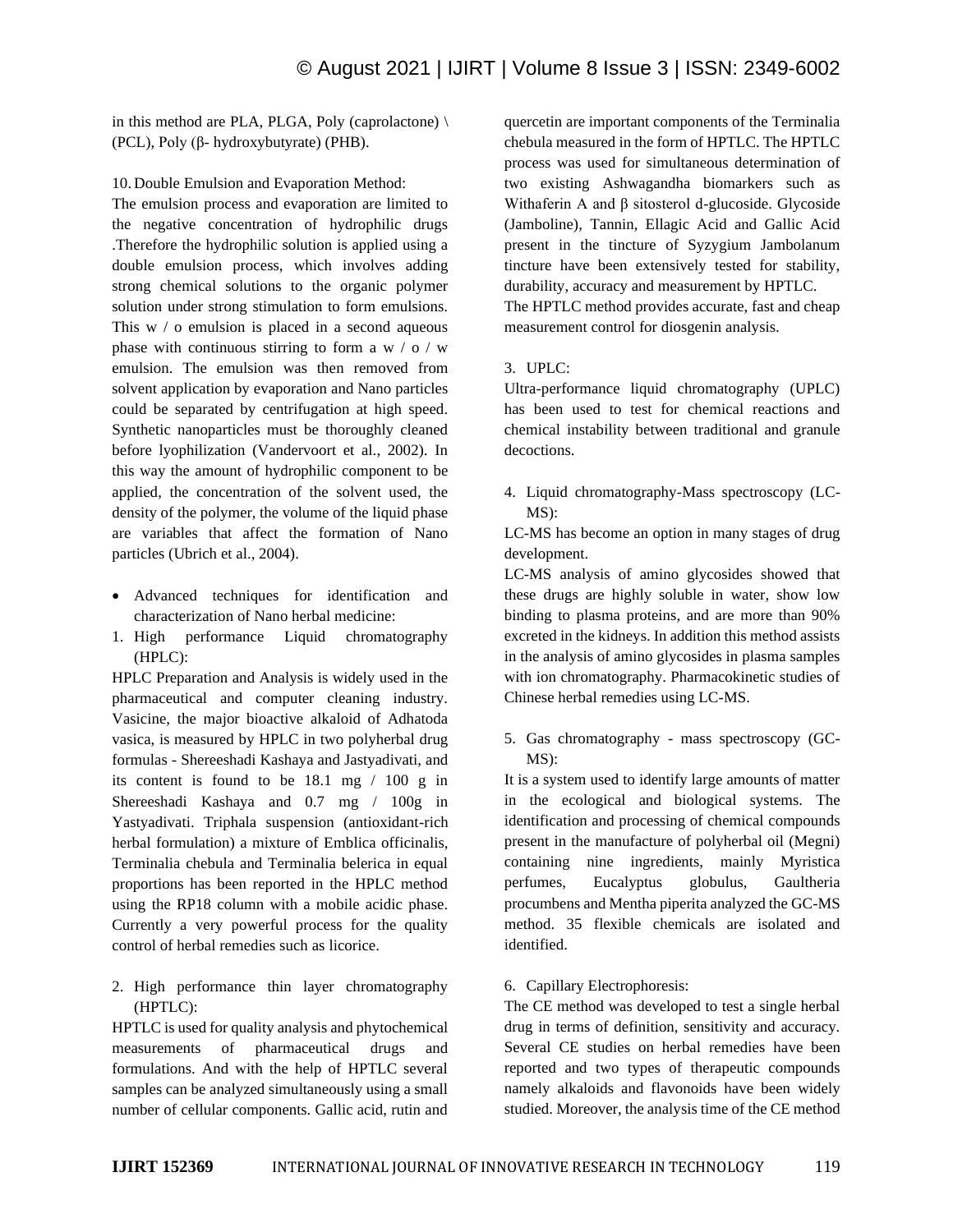# © August 2021 | IJIRT | Volume 8 Issue 3 | ISSN: 2349-6002

was twice as short as that of the HPLC and the solvent consumption was more than 100 times higher. CE instruments have been used, such as CE-diode array detection, CE-MS and CE-NMR. Some Herbal Drug Nanoparticles with their method of preparation and application presented in Table1.

| Sr. | Formulations                                 | Active                    | Biological activity                                                                                                                                                                                                               | Method of                          | Benefit of                                                                                                                                              | Reference |
|-----|----------------------------------------------|---------------------------|-----------------------------------------------------------------------------------------------------------------------------------------------------------------------------------------------------------------------------------|------------------------------------|---------------------------------------------------------------------------------------------------------------------------------------------------------|-----------|
| No. |                                              | ingredients               |                                                                                                                                                                                                                                   | preparation                        | formulation                                                                                                                                             | S         |
| 1.  | Berberine-<br>loaded<br>nanoparticles        | Berberine                 | Anti-neoplastic activity                                                                                                                                                                                                          | Ionic gelation<br>method.          | H.pylori<br>growth<br>inhibition                                                                                                                        | 2,40      |
| 2.  | Curcuminoids<br>solid lipid<br>nanoparticles | Curcuminoid<br>S          | Antitumor, antioxidant,<br>antiamylodin, antiplatelet<br>aggregation and anti-<br>inflammatory,<br>antimalarial.                                                                                                                  | Micro-<br>emulsion<br>technique.   | -increase in<br>activity<br>-Enhanced<br>stability of<br>curcuminoids                                                                                   | 40,       |
| 3.  | Artemisinin<br>Nano capsules                 | Artemisinin               | Anticancer                                                                                                                                                                                                                        | Self-assembly<br>procedure.        | - achieving<br>prolonged drug<br>release through<br>self-assembly<br>of<br>polyelectrolyte<br>s on natural<br>drug crystals.<br>- controlled<br>release | 9,40,     |
| 4.  | Nanoparticles of<br>cuscuta<br>chinensis     | Flavonoids<br>and lignans | -Hepatoprotective and<br>antioxidant effects<br>-Used to improve sexual<br>function, prevent<br>senescence and regulate<br>the immune system. Some<br>studies showed anticancer,<br>antiaging and immune-<br>stimulatory effects. | Nano<br>suspension<br>method.      | Enhanced<br>solubility                                                                                                                                  | 41        |
| 5.  | Quercetin<br>Nanoparticles-                  | Quercetin                 | antioxidant, anti-<br>proliferative,<br>antitumor, antibacterial                                                                                                                                                                  | Nano<br>participation<br>technique | - improve the<br>bioavailability                                                                                                                        | 42        |

#### Table 1: herbal drug nanoparticles

#### **CONCLUSION**

India can emerge as a major country and play a leading role in producing a balanced, effective ayurvedic treatment. Conventional ayurvedic remedies can only be obtained if herbal products are tested and analyzed using modern stabilization methods such as TLC, HPLC, HPTLC, LC-MS, GC-MS, Capillary

Electrophoresis and others. The development of analytical techniques will serve as a quick and clear tool for herbal research; assists manufacturers to set standards and definitions of quality and results in increasing the effectiveness of medical, safety and shelf- herbal medicine. In addition, all pharmaceutical manufacturers must adhere to the WHO guidelines for quality control.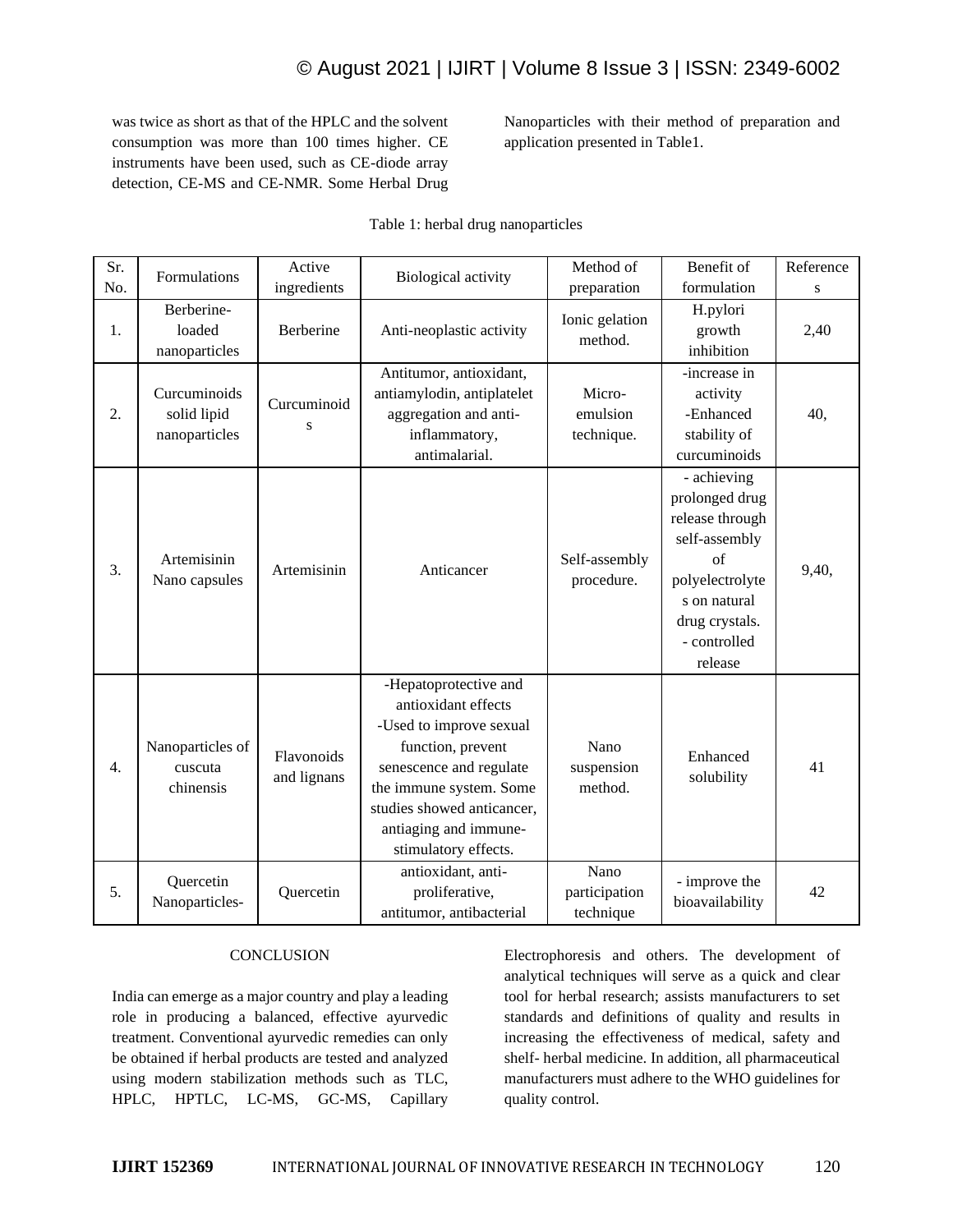### **REFERENCES**

- [1] Patel JS et al., Nanotechnology: A new approach in Herbal Medicine. American Journal of Pharmtech Research. 3(4); 2013: 275-288.
- [2] Sharma M et al., Applications of Nanotechnology Based Dosage Forms for Delivery of Herbal Drugs. Research and reviews: journal of pharmaceutics and nanotechnology. 2(1); 2014: 23-30.
- [3] Thapa RK et al., Herbal Medicine Incorporated Nanoparticles: Advancements in Herbal Treatment. Asian journal of biomedical and pharmaceutical sciences. 3(24); 2013: 7-14.
- [4] Dhiman A et al., Novel Herbal Drug Delivery System (NHDDS): the need of Hour.2012 International Conference on Environment, Chemistry and Biology. 49(34); 2012: 171-175.
- [5] Abirami A et al., Herbal nanoparticle for anticancer potential- a review. World journal of pharmacy and pharmaceutical sciences. 3(8); 1014: 2123-2132.
- [6] Shahu AN et al., Nanotechnology in herbal medicines and cosmetics. International. Journal Research. Ayurveda Pharm. 4(3); 2013: 472-474.
- [7] Choudhary N and Sekhon B et al., An overview of advances in the standardization of herbal drugs. Journal Pharm Educ Res. 2(2); 2011: 55- 70.
- [8] [Ansari](http://www.ncbi.nlm.nih.gov/pubmed/?term=Ansari%20SH%5Bauth%5D) SH et al., Influence of nanotechnology on herbal drugs: A Review. J Adv. Pharm Technol Research. 3(3); 2012: 142–146.
- [9] Yadav D, et al. Novel approach: Herbal remedies and natural products in pharmaceutical science as Nano drug delivery systems. International Journal of Pharmacy and Technology. (3)3; 2011: 3092–3116.
- [10] Kharat A and Pawar P et al., Novel drug delivery system in herbals. International journal of pharmaceutical, chemical and biological sciences. 4(4); 2014: 910-930.
- [11] Abhilash M et al., Potential applications of Nanoparticles. International Journal of Pharma and Bio Sciences 1(1); 2010: 1-12.
- [12] Sahni JK et al., Promising Role of Nano pharmaceuticals in Drug Delivery. Pharma Times. 43; 2011; 16–8.
- [13] Lachman L and Lieberman HA., the Theory and Practice of Industrial Pharmacy. New York; 3 rd Ed: pp. 420.
- [14] Sheehan D, Blackwell W. Physical biochemistry. 2009; 285.
- [15] Fessi H, et al., Nano capsule formation by interfacial polymer deposition following solvent displacement. Int J Pharm. 1989; 55:R1- 4.
- [16] Back BM.et al., Department of pharmaceutics and biopharmacy, Eur. J Pharm Science. 2010; Oct.9.
- [17] Jung J, Perrut M.et al., Particle design using supercritical fluids: Literature and patent survey. Journal of Supercrit Fluids. 20; 2001: 179–219.
- [18] Pal SL et al., Nanoparticle: An overview of preparation and characterization. Journal of Applied Pharmaceutical Science. 1(6); 2011: 228-234.
- [19] Chimezie A et al., HPLC analysis of nicotinamide, pyridoxine, riboflavin and thiamin in some selected food products in Nigeria. Afr J Pharm Pharmacol. 2(2); 2008: 29-36.
- [20] Saravanan J et al., A simple and validated RP-HPLC method for the estimation of methylcobalamin in bulk and capsule dosage form. Int J Chem Pharm Sci. 1(2); 2010: 323- 324.
- [21] Choudhary N, Sekhon B et al., An overview of advancesin the standardization of herbal drugs. J Pharm Educ Res.2 (2); 2011:55-77 (Anupam S, Krishan L, Handa SS. Standardization: HPLC determination of vasicine in polyherbal formulations. Pharm Biol; 30(3); 1992: 205- 208.)
- [22] Bose A et al., A review on latest developments in the standardization of ayurvedic drugs. International journal of pharmaceutical research and bio-science. 3; 2012: 96-119. (Singh DP, Govindarajan R, Rawat AKS. High-performance liquid chromatography as a tool for the chemical standardization of *Triphala* an ayurvedic formulation. Phytochem Anal. 19(2); 2007: 164- 168.)